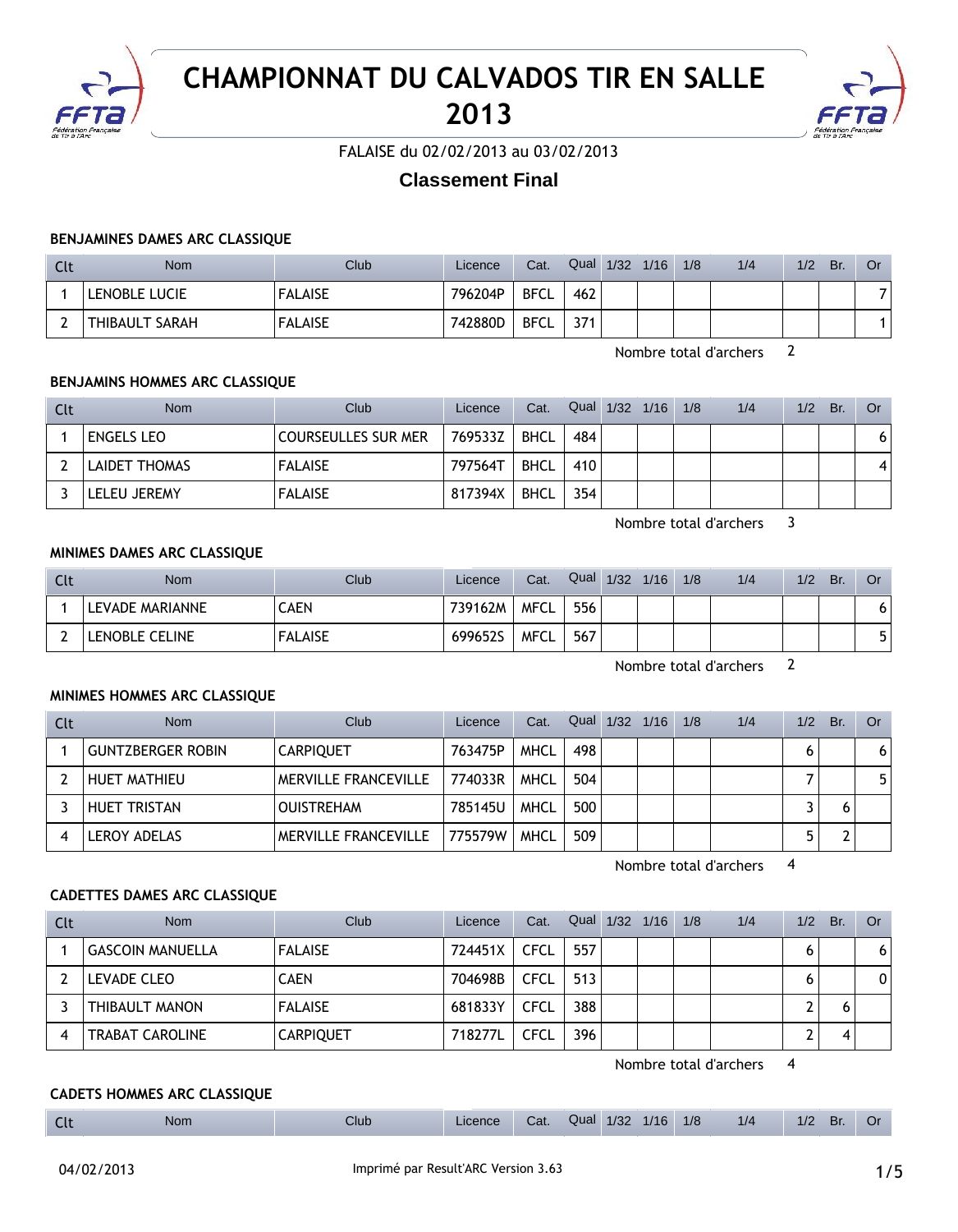|   | DUPONT ALEXIS             | <b>FONTENAY LE MARMION</b>   | 742301Z | <b>CHCL</b> | 549 |  |  | 6 | 6 |
|---|---------------------------|------------------------------|---------|-------------|-----|--|--|---|---|
|   | <b>BOISGONTIER THOMAS</b> | ARGENCES                     | 732477W | CHCL        | 507 |  |  | 6 | 0 |
|   | ROUVILLER AXEL            | <b>HEROUVILLE SAINT CLAI</b> | 718250G | <b>CHCL</b> | 497 |  |  | 4 |   |
|   | <b>HEBERT DAMIEN</b>      | <b>CAEN</b>                  | 785039D | <b>CHCL</b> | 482 |  |  | 0 |   |
|   | LENOBLE CLEMENT           | <b>FALAISE</b>               | 642714C | <b>CHCL</b> | 446 |  |  |   |   |
| 6 | LEROY JEAN BAPTISTE       | <b>MERVILLE FRANCEVILLE</b>  | 775576T | CHCL        | 388 |  |  |   |   |

#### **JUNIORS DAMES ARC CLASSIQUE**

| Clt | <b>Nom</b>         | Club                  | Licence | Cat.        | Qual 1/32 1/16 |  | 1/8 | 1/4 | 1/2 | Br. | Or |
|-----|--------------------|-----------------------|---------|-------------|----------------|--|-----|-----|-----|-----|----|
|     | PELE MARION        | CAEN                  | 677699E | JFCL        | 528            |  |     |     |     |     |    |
|     | SAILLY ANAIS       | l St pierre sur dives | 615288S | <b>JFCL</b> | 429            |  |     |     |     |     |    |
|     | <b>FOUET MARIE</b> | <b>OUISTREHAM</b>     | 751845Y | <b>JFCL</b> | 367            |  |     |     |     |     |    |

Nombre total d'archers 3

## **JUNIORS HOMMES ARC CLASSIQUE**

| Clt | <b>Nom</b>               | Club                         | Licence | Cat.        |     | Qual $1/32$ | 1/16 | 1/8 | 1/4 | 1/2 | Br. | Or. |
|-----|--------------------------|------------------------------|---------|-------------|-----|-------------|------|-----|-----|-----|-----|-----|
|     | DUPONT MAXIME            | <b>FONTENAY LE MARMION</b>   | 690374G | <b>JHCL</b> | 500 |             |      |     |     | 6   |     | 6   |
|     | SOBOL JIMMY              | <b>FALAISE</b>               | 620758M | <b>JHCL</b> | 528 |             |      |     |     | h   |     |     |
|     | <b>BRUGGEMAN KARL</b>    | <b>HEROUVILLE SAINT CLAI</b> | 674104X | JHCL        | 526 |             |      |     |     |     |     |     |
| 4   | <b>DUPONT CHRISTOPHE</b> | <b>FALAISE</b>               | 706064L | JHCL        | 496 |             |      |     |     | 5   |     |     |
| 5   | <b>CARRANO BENJAMIN</b>  | <b>THURY HARCOURT</b>        | 670741S | <b>JHCL</b> | 465 |             |      |     |     |     |     |     |
| h   | PIRAT LOUIS              | CARPIQUET                    | 688108U | JHCL        | 456 |             |      |     |     |     |     |     |

Nombre total d'archers 6

#### **SENIORS DAMES ARC CLASSIQUE**

| Clt | <b>Nom</b>                | Club                        | Licence | Cat.        | Qual | 1/32 | 1/16 | 1/8 | 1/4 | 1/2 | Br. | Or |
|-----|---------------------------|-----------------------------|---------|-------------|------|------|------|-----|-----|-----|-----|----|
|     | <b>FRIEDRICH ISABELLE</b> | <b>MERVILLE FRANCEVILLE</b> | 670980B | <b>SFCL</b> | 511  |      |      |     |     | 6   |     | 6  |
|     | RAME EMILIE               | <b>ARGENCES</b>             | 730257H | <b>SFCL</b> | 524  |      |      |     |     | 6   |     | 4  |
|     | <b>CARRANO VALERIE</b>    | THURY HARCOURT              | 004541L | <b>SFCL</b> | 501  |      |      |     |     | 4   | 6   |    |
| 4   | DUPONT MARIE-LAURE        | <b>FALAISE</b>              | 782121G | <b>SFCL</b> | 487  |      |      |     |     |     |     |    |
| 5   | <b>BOISGONTIER SYLVIA</b> | <b>ARGENCES</b>             | 744323X | <b>SFCL</b> | 485  |      |      |     |     |     |     |    |
| 6   | HENNEGUET NATHALIE        | <b>ARGENCES</b>             | 623072C | <b>SFCL</b> | 409  |      |      |     |     |     |     |    |

Nombre total d'archers 6

## **SENIORS HOMMES ARC CLASSIQUE**

| Clt | <b>Nom</b>               | Club                         | Licence | Cat.        | Qual | 1/32 | 1/16 | 1/8 | 1/4 | 1/2 | Br. | <b>Or</b> |
|-----|--------------------------|------------------------------|---------|-------------|------|------|------|-----|-----|-----|-----|-----------|
|     | <b>MEYER PASCAL</b>      | <b>MERVILLE FRANCEVILLE</b>  | 649972S | <b>SHCL</b> | 523  |      |      | 6   | 6   | 6   |     | 6         |
|     | <b>HAMON BRUNO</b>       | <b>HEROUVILLE SAINT CLAI</b> | 760347P | <b>SHCL</b> | 529  |      |      |     | 6   | 6   |     | 0         |
|     | <b>GAUTHIER LAURENT</b>  | <b>COURSEULLES SUR MER</b>   | 312274D | <b>SHCL</b> | 537  |      |      | 6   | 6   | 0   |     |           |
| 4   | <b>DUREL THIERRY</b>     | ST PIERRE SUR DIVES          | 672102W | <b>SHCL</b> | 514  |      |      | 6   | 6   |     |     |           |
| 5   | <b>HUSSON CHRISTOPHE</b> | <b>CONDE SUR NOIREAU</b>     | 618580V | <b>SHCL</b> | 536  |      |      | 6   | 4   |     |     |           |
| Ex  | SOSNIERZ ARNAUD          | <b>HEROUVILLE SAINT CLAI</b> | 351959P | <b>SHCL</b> | 524  |      |      | 6   | 4   |     |     |           |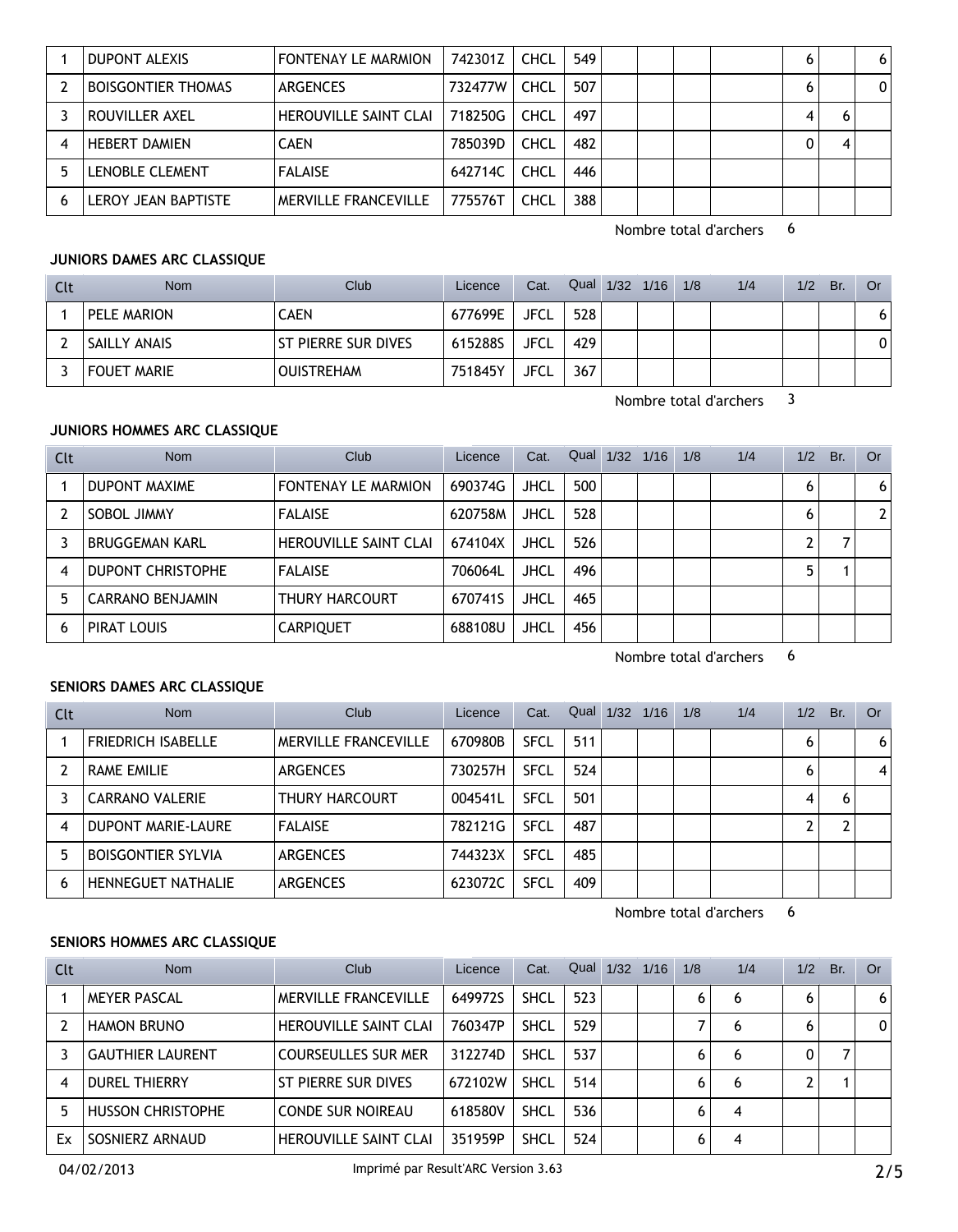|    | <b>BLIN LUDOVIC</b>       | <b>FALAISE</b>               | 395092Y | <b>SHCL</b> | 539 |  | 6              | 2 |  |  |
|----|---------------------------|------------------------------|---------|-------------|-----|--|----------------|---|--|--|
| Ex | PHILIPPE BASTIEN          | <b>HEROUVILLE SAINT CLAI</b> | 760549J | <b>SHCL</b> | 517 |  | 6              | 2 |  |  |
| 9  | <b>ANDRE PHILIPPE</b>     | <b>HEROUVILLE SAINT CLAI</b> | 723039M | <b>SHCL</b> | 514 |  | 4              |   |  |  |
| 9  | <b>GUESDON OLIVIER</b>    | <b>CAEN</b>                  | 701655U | <b>SHCL</b> | 514 |  | າ              |   |  |  |
| 9  | <b>TABURET REGIS</b>      | <b>HEROUVILLE SAINT CLAI</b> | 726105V | <b>SHCL</b> | 500 |  | $\overline{2}$ |   |  |  |
| 9  | MARTIG GUILLAUME          | <b>CAEN</b>                  | 360267V | <b>SHCL</b> | 495 |  |                |   |  |  |
| 9  | <b>MOULIN STEVE</b>       | <b>CONDE SUR NOIREAU</b>     | 742878B | <b>SHCL</b> | 497 |  | 0              |   |  |  |
| 9  | <b>FALABREGUE NICOLAS</b> | <b>VIRE</b>                  | 469243X | <b>SHCL</b> | 482 |  | 0              |   |  |  |
| 9  | ROBIN JEAN                | <b>CARPIQUET</b>             | 775527P | <b>SHCL</b> | 435 |  | 0              |   |  |  |

#### **VETERANS DAMES ARC CLASSIQUE**

| Clt | <b>Nom</b>         | <b>Club</b>         | Licence | Cat.        | Qual | 1/32 | 1/16 | 1/8 | 1/4 | 1/2 | Br. | Or |
|-----|--------------------|---------------------|---------|-------------|------|------|------|-----|-----|-----|-----|----|
|     | POIRRIER VERONIQUE | <b>OUISTREHAM</b>   | 609814S | <b>VFCL</b> | 497  |      |      |     |     |     |     | 6  |
|     | JAQUOT ANNE        | COURSEULLES SUR MER | 383223X | <b>VFCL</b> | 357  |      |      |     |     |     |     | 0  |

Nombre total d'archers 2

## **VETERANS HOMMES ARC CLASSIQUE**

| Clt | <b>Nom</b>                | Club                         | Licence | Cat.        | Qual | 1/32 | 1/16 | 1/8 | 1/4 | 1/2 | Br. | <b>Or</b> |
|-----|---------------------------|------------------------------|---------|-------------|------|------|------|-----|-----|-----|-----|-----------|
|     | <b>DURAND PHILIPPE</b>    | <b>CAEN</b>                  | 466148H | <b>VHCL</b> | 555  |      |      |     | 6   | 6   |     | 6         |
| 2   | MEZERAY BERTRAND          | <b>ARGENCES</b>              | 311924Y | <b>VHCL</b> | 485  |      |      |     | 6   | 6   |     |           |
| 3   | <b>CHAPON THIERRY</b>     | <b>HEROUVILLE SAINT CLAI</b> | 800075X | <b>VHCL</b> | 498  |      |      |     | 6   | 0   | 6   |           |
| 4   | <b>GIRET HERVE</b>        | MERVILLE FRANCEVILLE         | 670982D | <b>VHCL</b> | 527  |      |      |     | 7   | 4   | 4   |           |
| 5.  | DELAMARCHE MICHEL         | ST PIERRE SUR DIVES          | 040881L | <b>VHCL</b> | 488  |      |      |     | 4   |     |     |           |
| 6   | <b>MARTRAIRE GILLES</b>   | <b>VERSON</b>                | 466996E | <b>VHCL</b> | 473  |      |      |     | 3   |     |     |           |
|     | <b>CHATELIN DIDIER</b>    | <b>HEROUVILLE SAINT CLAI</b> | 421342F | <b>VHCL</b> | 510  |      |      |     | 0   |     |     |           |
| Ex  | <b>CARRANO CHRISTOPHE</b> | THURY HARCOURT               | 202696X | VHCL        | 392  |      |      |     | 0   |     |     |           |

Nombre total d'archers 8

### **SUPER VETERANS DAMES ARC CLASSIQUE**

| Clt | <b>Nom</b>              | <b>Club</b>       | Licence | Cat.         | Qual | $1/32$ $1/16$ | 1/8 | 1/4 | 1/2 | Br. | Or           |
|-----|-------------------------|-------------------|---------|--------------|------|---------------|-----|-----|-----|-----|--------------|
|     | AUTHOUART ANNICK        | ARGENCES          | 761618W | SVFCL I      | 243  |               |     |     |     |     | 6            |
|     | <b>BADOUD FRANCOISE</b> | <b>OUISTREHAM</b> | 751844X | <b>SVFCL</b> | 290  |               |     |     |     |     | $\mathbf{A}$ |
|     | <b>BUSNEL CHANTAL</b>   | <b>OUISTREHAM</b> | 741709F | <b>SVFCL</b> | 236  |               |     |     |     |     |              |

Nombre total d'archers 3

## **SUPER VETERANS HOMMES ARC CLASSIQUE**

| Clt | <b>Nom</b>             | Club                       | Licence | Cat.         | Qual | 1/32 | 1/16 | 1/8 | 1/4 | 1/2 | Br. | Or |
|-----|------------------------|----------------------------|---------|--------------|------|------|------|-----|-----|-----|-----|----|
|     | <b>GUIBOUT CLAUDE</b>  | <b>FALAISE</b>             | 223474G | SVHCL        | 471  |      |      |     |     | 6   |     | 6  |
|     | <b>BROCHARD MICHEL</b> | <b>FONTENAY LE MARMION</b> | 311052A | <b>SVHCL</b> | 464  |      |      |     | 6   | 6   |     |    |
|     | <b>HETTIET CLAUDE</b>  | <b>BAYEUX</b>              | 716122U | <b>SVHCL</b> | 421  |      |      |     |     | 4   |     |    |
|     | DAUMESNIL GERARD       | <b>ARGENCES</b>            | 390085F | <b>SVHCL</b> | 456  |      |      |     |     |     |     |    |
|     | <b>BONILLO ROBERT</b>  | <b>BAYEUX</b>              | 753455Y | <b>SVHCL</b> | 494  |      |      |     |     |     |     |    |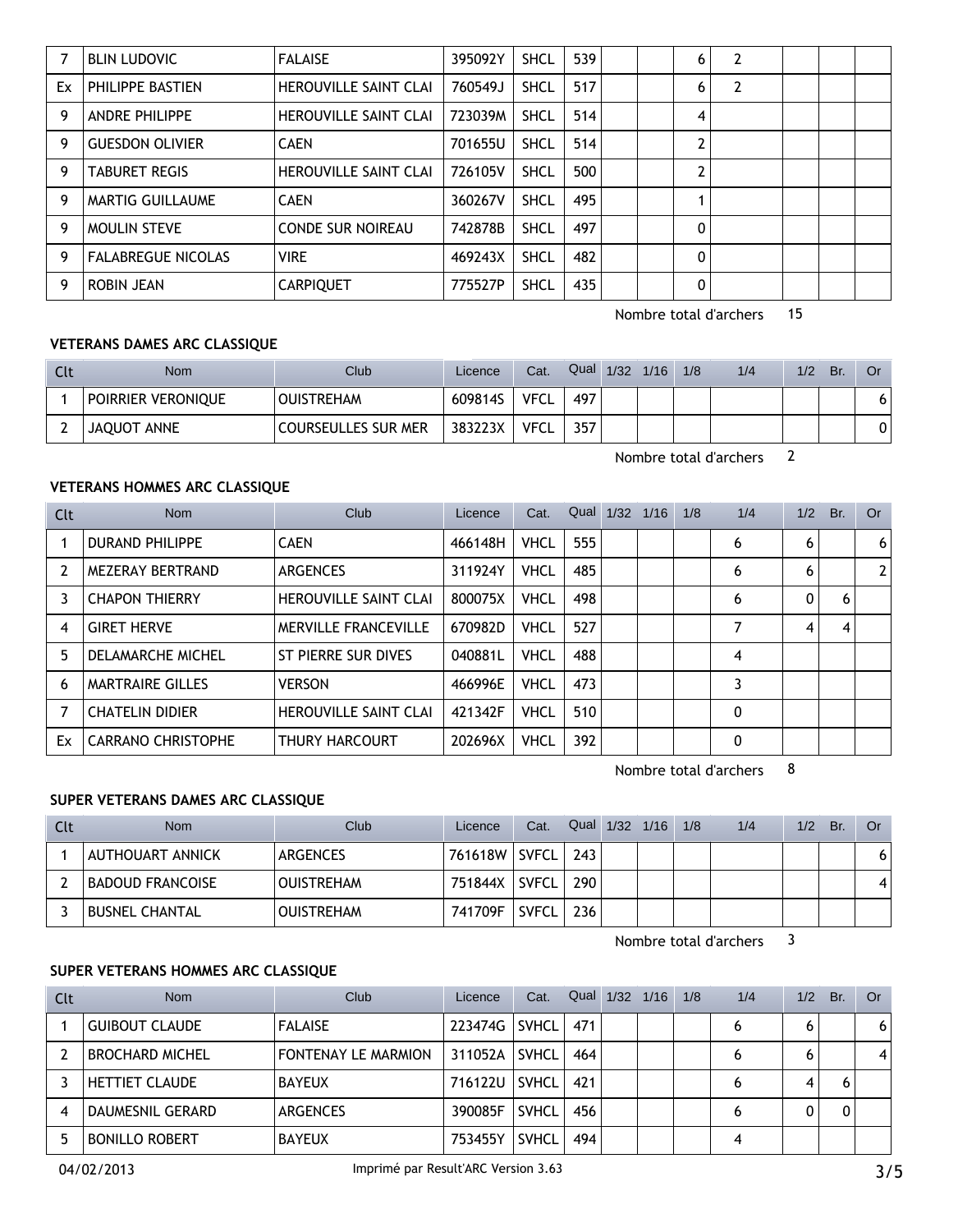| Ex | <b>GELHAY MICHEL</b>  | <b>VERSON</b>        | 270658U SVHCL   |              | 488 |  |  |  |  |
|----|-----------------------|----------------------|-----------------|--------------|-----|--|--|--|--|
|    | <b>HAUTEUR MARC</b>   | <b>CARPIQUET</b>     | 717062R   SVHCL |              | 494 |  |  |  |  |
| Fx | LUGEZ PIERRE          | MERVILLE FRANCEVILLE | 655879M   SVHCL |              | 488 |  |  |  |  |
|    | <b>BOCE JEAN MARC</b> | <b>CARPIQUET</b>     | 790318S         | <b>SVHCL</b> | 399 |  |  |  |  |

## **CADETTES DAMES ARC A POULIES**

| Clt | Nom                     | Club <sup>1</sup>   | Licence | Cat.        | Qual | 1/32 | 1/16 | 1/8 | 1/4 | 1/2 | Br. | Or |
|-----|-------------------------|---------------------|---------|-------------|------|------|------|-----|-----|-----|-----|----|
|     | LE MARCHAND LAURA       | FONTENAY LE MARMION | 742399F | <b>CFCO</b> | 506  |      |      |     |     |     |     |    |
|     | <b>TREMBLAYES ANAIS</b> | CAEN                | 779584Z | CFCO        | 498  |      |      |     |     |     |     |    |

Nombre total d'archers 2

### **CADETS HOMMES ARC A POULIES**

| Clt | <b>Nom</b>            | Club                       | Licence   | Cat. | Qual 1/32 1/16 |  | 1/8 | 1/4 | 1/2 | Br. | Or. |
|-----|-----------------------|----------------------------|-----------|------|----------------|--|-----|-----|-----|-----|-----|
|     | <b>ENGELS THOMAS</b>  | <b>COURSEULLES SUR MER</b> | 702538D   | CHCO | 557            |  |     |     |     |     | 6   |
|     | LE MARCHAND MARVIN    | FONTENAY LE MARMION        | 724664D   | CHCO | 541            |  |     |     |     |     |     |
|     | <b>CORDERO MATHIS</b> | COURSEULLES SUR MER        | 727691U L | CHCO | 507            |  |     |     |     |     |     |

Nombre total d'archers 3

## **JUNIORS DAMES ARC A POULIES**

| $\sim$<br><b>ULL</b> | Nom <sup>®</sup>    | Club          | Licence | Cat.             | Qual | 1/32 | 1/16 | 1/8 | 1/4 | 1/2 | Br. | OT |
|----------------------|---------------------|---------------|---------|------------------|------|------|------|-----|-----|-----|-----|----|
|                      | <b>EVEN MELANIE</b> | <b>VERSON</b> | 748306B | $- - - -$<br>JFC | 103  |      |      |     |     |     |     |    |

Nombre total d'archers 1

### **JUNIORS HOMMES ARC A POULIES**

| Clt | <b>Nom</b>              | Club                  | Licence | Cat. | Qual | 1/32 | 1/16 | 1/8 | 1/4 | 1/2 | Br. | Or |
|-----|-------------------------|-----------------------|---------|------|------|------|------|-----|-----|-----|-----|----|
|     | MENDRET ARNAUD          | HEROUVILLE SAINT CLAI | 700435T | JHCO | 549  |      |      |     |     |     |     |    |
|     | <b>BOUILLON NICOLAS</b> | <b>CAEN</b>           | 702110N | JHCO | 510  |      |      |     |     |     |     |    |

Nombre total d'archers 2

## **SENIORS DAMES ARC A POULIES**

| Clt | <b>Nom</b>         | Club <sup>1</sup>   | Licence | Cat.        | Qual 1/32 1/16 |  | 1/8 | 1/4 | 1/2 | Br. | Or |
|-----|--------------------|---------------------|---------|-------------|----------------|--|-----|-----|-----|-----|----|
|     | LE MARCHAND MAGALI | FONTENAY LE MARMION | 742397D | <b>SFCO</b> | 561            |  |     |     |     |     |    |
|     | DARCILLON CECILE   | ST PIERRE SUR DIVES | 771397A | <b>SFCO</b> | 545            |  |     |     |     |     |    |
|     | DAUMESNIL SEVERINE | ARGENCES            | 683007Z | <b>SFCO</b> | 516            |  |     |     |     |     |    |

Nombre total d'archers 3

## **SENIORS HOMMES ARC A POULIES**

| Clt | <b>Nom</b>              | Club                         | Licence | Cat.        | Qual | 1/32 | 1/16 | 1/8 | 1/4 | 1/2 | Br. | Or. |
|-----|-------------------------|------------------------------|---------|-------------|------|------|------|-----|-----|-----|-----|-----|
|     | POULINGUE OLIVIER       | ST PIERRE SUR DIVES          | 672124V | <b>SHCO</b> | 577  |      |      |     | 6   |     |     | 6   |
|     | <b>ACUNA CHRISTOPHE</b> | <b>HEROUVILLE SAINT CLAI</b> | 625122F | <b>SHCO</b> | 572  |      |      |     |     |     |     |     |
|     | LE MARCHAND CHRISTOPHE  | <b>FONTENAY LE MARMION</b>   | 724661A | <b>SHCO</b> | 559  |      |      |     |     |     |     |     |
|     | DARCILLON DENIS         | ST PIERRE SUR DIVES          | 771395Y | <b>SHCO</b> | 560  |      |      |     | 6   |     |     |     |
|     | LE CREURER STEVE-       | COURSEULLES SUR MER          | 690813J | <b>SHCO</b> | 557  |      |      |     |     |     |     |     |